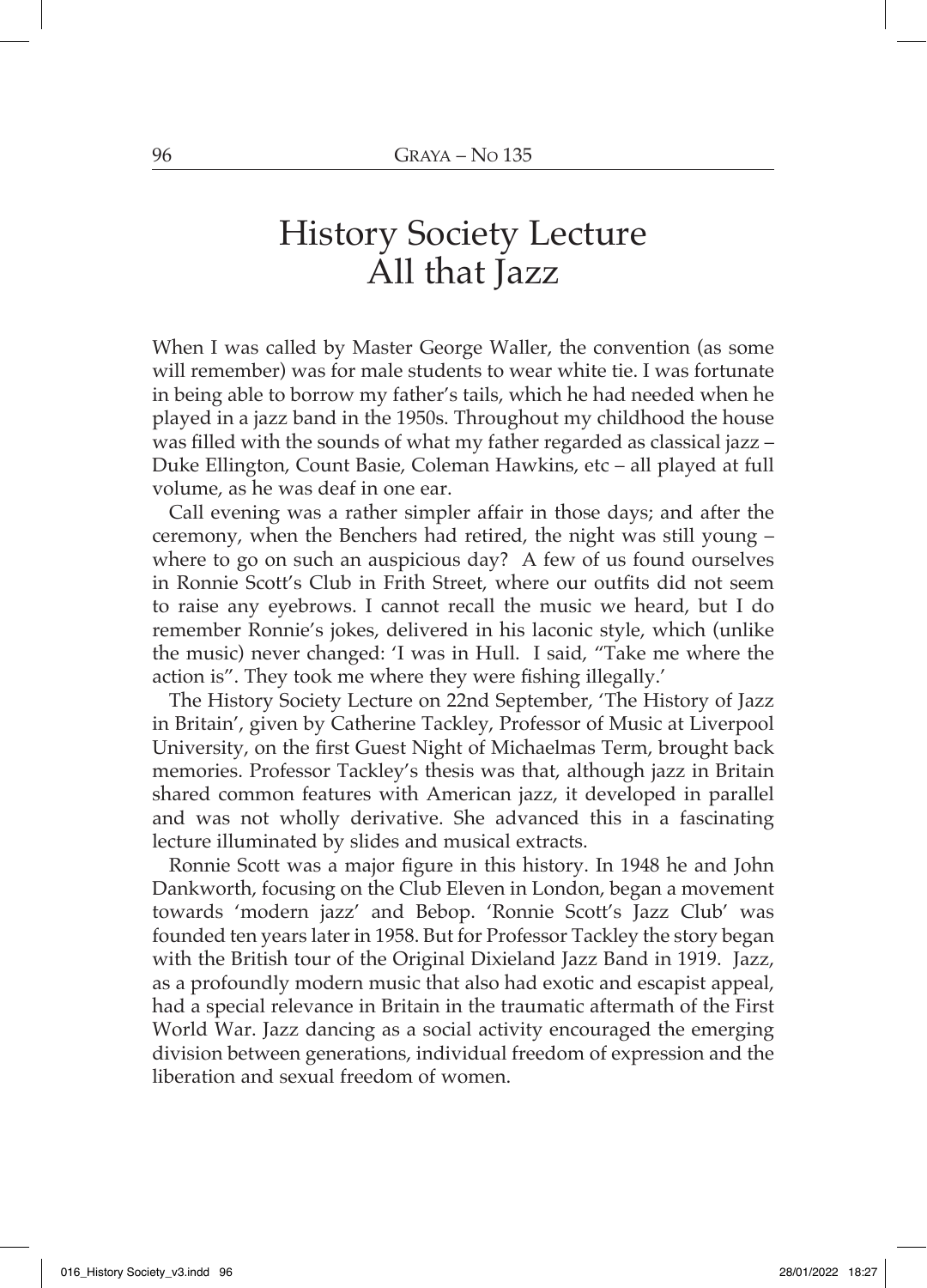

The Dixieland Band's visit was soon followed by the all-black Southern Syncopated Orchestra. While Dixieland's appearances on the variety stage reinforced the idea of jazz as novelty, comic music, the Southern Orchestra's concerts with repertoire including spirituals, ragtime and classical music, as well as jazz features, demonstrated a connection between jazz and a heritage of African American music, which became better appreciated as the years went by.

The main impact of jazz on the British public was as dance music, often alongside, rather than separate from, the continuation of popular dances such as the waltz. The name that stands out from the dance band era is that of Jack Hylton. Born in Lancashire, his use of unusually large ensembles for the time, his polished arrangements and his extensive tours led to his being known as the 'British King of Jazz' by the mid-1920s. Hylton is also credited with bringing Duke Ellington and Louis Armstrong to Britain in the 1930s. He led the Glen Miller Orchestra when it visited England in 1943.

Ken 'Snakehips' Johnson was born in what was then British Guiana. He was educated in Britain and subsequently travelled to New York, where he immersed himself in the vibrant jazz scene of Harlem. On his return he set up the nearly all-black 'West Indian Dance Orchestra'. It became the leading swing band in Britain. From 1938 they broadcast regularly on BBC Radio and were the house band at the Café de Paris.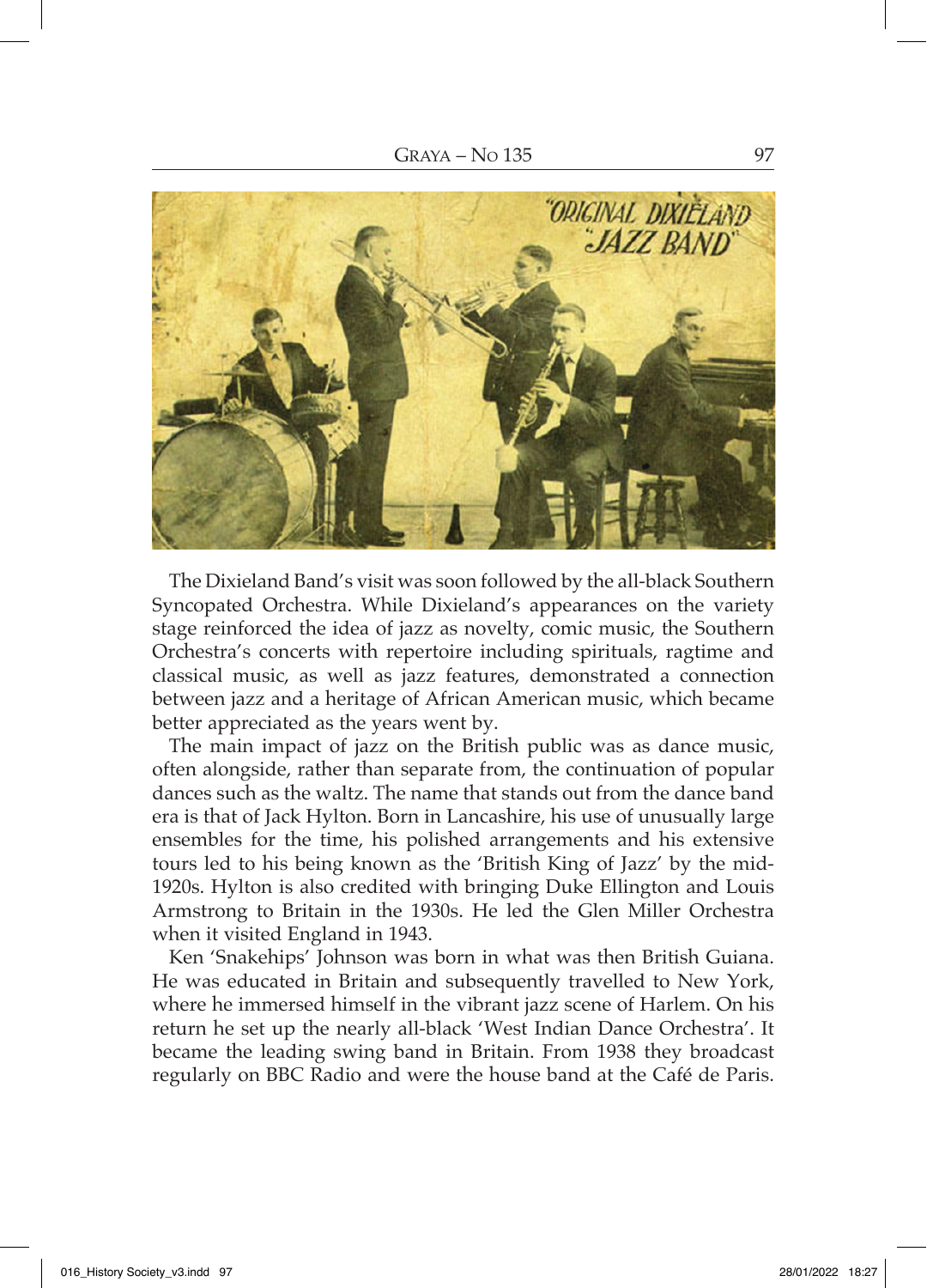

*Ken 'Snakehips' Johnson and his West Indian Band (1938).*

When it was hit by a bomb in 1941, sadly, Johnson and one of the band's saxophonists were killed. Professor Tackley described the band as a unique ensemble – the only one of its kind in the country – and Johnson as a pioneer and model for subsequent black musicians in Britain.

Following the successful visits in the 1920s and 30s of jazz greats, including Cab Calloway, a domestic Musicians' Union ban, with the agreement of the Ministry of Labour, was imposed on visiting American jazz musicians. So, appearances from across the Atlantic virtually ceased for 20 years. Humphrey Lyttleton illegally evaded the ban by playing and recording in London with Sidney Bechet (supposedly on holiday) in November 1949. The erratic availability of American records meant that, unlike the rest of Europe, British jazz aficionados became unfamiliar with the most recent developments. However, Ronnie Scott was able to benefit from an exchange agreement with the American Federation of Musicians, which allowed visits from leading American players.

In the 1960s and 70s, British jazz began to have more varied influences, from Africa and the Caribbean. Professor Tackley identified, in particular, Jamaican alto saxophonist Joe Harriott. He moved to the UK in 1951, one of a number of Caribbean jazz musicians who arrived here in that decade. Much influenced by Charlie Parker and the Jamaican calypso he had grown up with, he turned to what he termed as 'abstract' or 'free form' jazz.